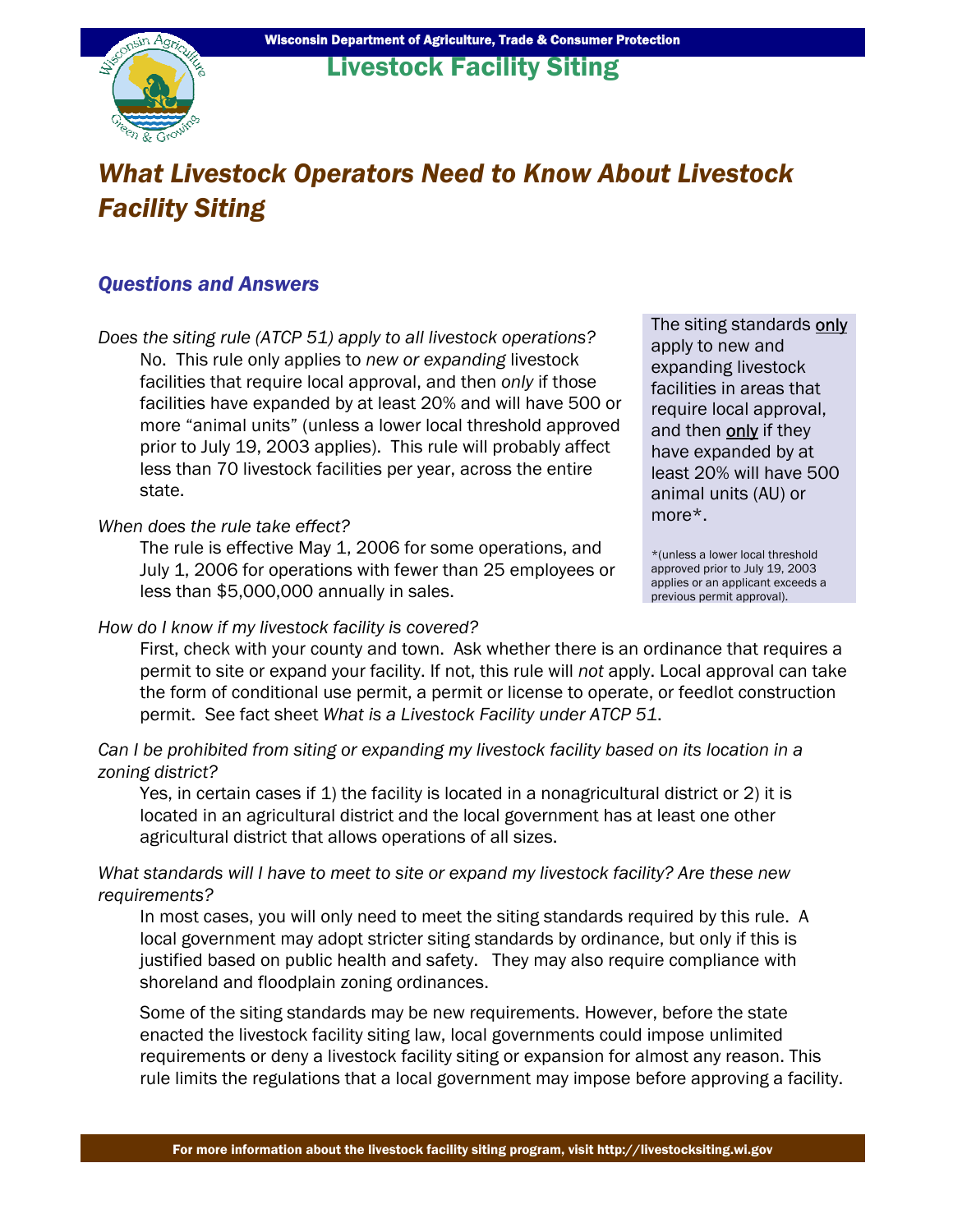# Livestock Facility Siting



*Can a local government deny my siting application because of traffic, noise, dust, light, workforce, scenic or lifestyle issues?* 

No.

*Do the same standards apply to all livestock facilities that are covered by the rule?*  No. Requirements may vary according to the type, size and location of the livestock facility, and whether the facility is new or expanding. To see how the rule applies to your proposed livestock facility, you should look at the *application form and worksheets*.

*Why do we need a standard related to odor?* 

Odor is a very real, and often highly charged, issue for neighbors and local government. The odor standard will also help protect livestock operators against future odor challenges from encroaching development and establishes rational standards for limiting odor.

*Do I have to follow other laws when I site my new or expanded livestock facility?*  Yes. Some other laws you may need to comply with include local manure storage

*Siting Worksheets and Standards* 

ordinances, shoreland and floodplain zoning ordinances, construction site erosion control and stormwater management ordinances, and generally applicable building, electrical, and plumbing codes.

*What do I need to do to get my new or expanding livestock facility approved?*  You need to submit the standard *application form* and w*orksheets* to the appropriate local government*.* These forms ask for all the information needed to determine if your facility will be approved or denied. Completing the worksheets will show you in advance--before you actually submit the application--whether your facility will qualify for approval. If you submit a complete application the local government *must approve* the application unless it has other clear and convincing information that show Animal Units Odor Management Waste and Nutrient Management Waste Storage Runoff Management

that the information is incorrect.

*Do I need to complete an application for local approval if I've already received a WPDES pollution discharge permit from the Department of Natural Resources?* 

If you already hold a WPDES permit for the same facility from DNR (that covers the number of animal units you are proposing), you may submit your WPDES permit in lieu of worksheets 3, 4 and 5.

### *Can I incrementally expand my facility?*

 Yes. You can expand your facility in stages. After you receive a permit, you only need to add some animal units and begin constructing any new structures within 2 years. As long as you do those two things, your permit is permanent (for the number of proposed animal units).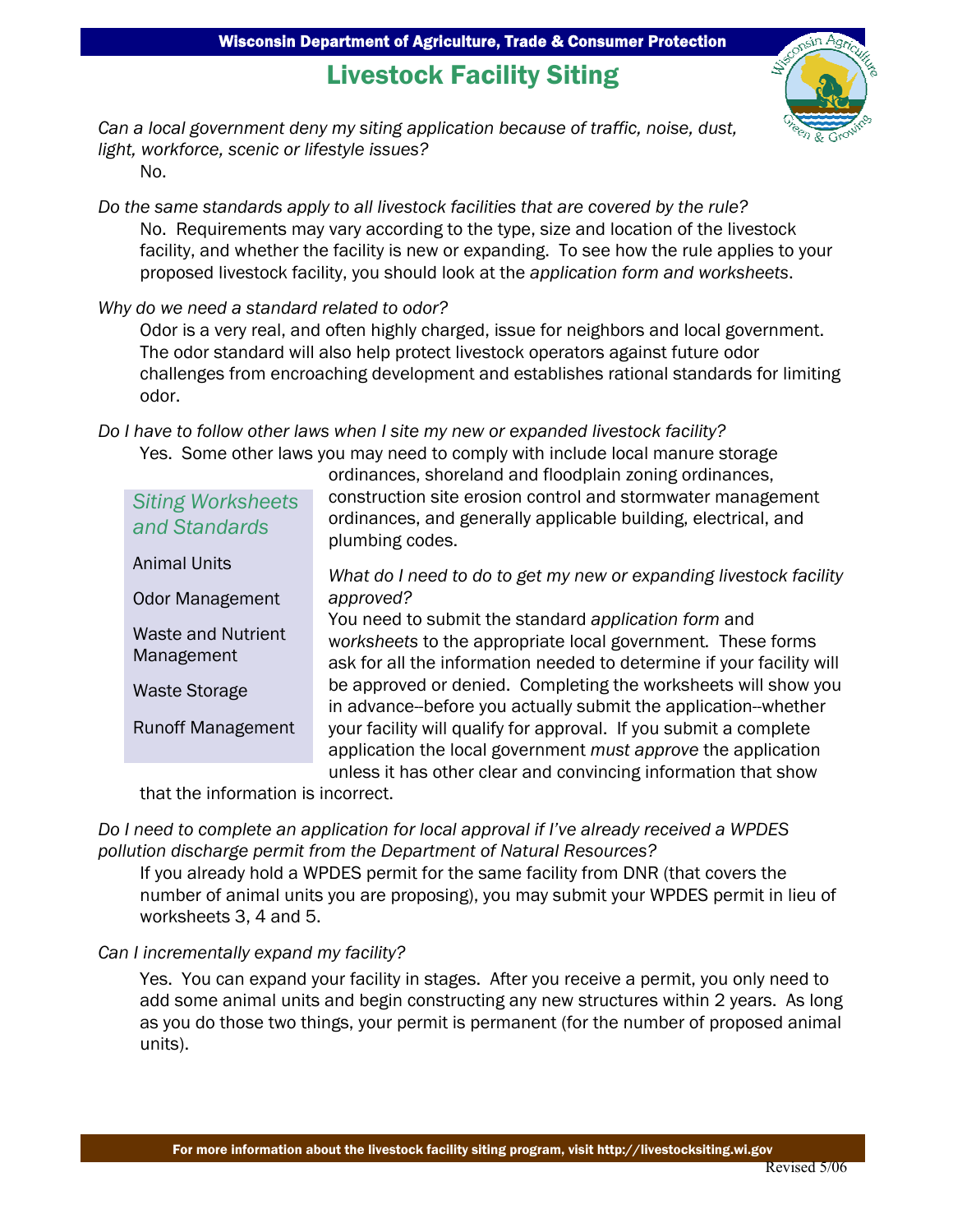## Livestock Facility Siting

#### *Will I need professional help to complete the application?*

Yes. Your county land conservation department may be able to help (if they are not the permit issuing agency), but you may need to hire some services. To prepare a complete application, you will need the following help (check first with your county land conservation department):

- A registered professional engineer or certified agricultural engineering practitioner to evaluate your waste storage facilities and runoff management.
- A qualified nutrient management planner, if your proposed facility is required to complete the nutrient management checklist.
- *Is this rule going to increase the costs to site or expand my livestock facility?*  Overall, this rule will save money for the livestock industry, but the costs for specific livestock operators will depend on individual circumstances. However, before the Livestock Facility Siting Law was enacted, operators often spent hundreds of thousands of dollars to meet local requirements for proposed expansions, many times without ever getting local approval. This rule ensures the standards, process, and costs are predictable and reasonable.
- *Will I have to pay an application fee or post a bond or other security?*  A local government can charge a reasonable fee, not to exceed \$1000, to offset its costs to review and process an application. The fee must be set by local ordinance. A local government may not charge any other fee, or require the applicant to pay any bond or security.
- *Does a local government have to offer me cost-sharing to help me meet the standards?*  No. However, a local government may provide cost-sharing for conservation practices if it wishes. Cost-sharing and other investment grants may also be available from other sources.
- *Will I know if my facility is approved or denied within a reasonable time frame?*  Yes. A local government must notify you, within 45 days, whether your application is complete. If the application is not complete, the local government must tell you the information that is needed. After you provide this information, the local government must notify you within 14 days that your application is complete. The local government must grant or deny your application within 90 days after it gives this notice of completeness.

The local government must return a copy of the application to you with its approval decision clearly marked. You may record this application with the Register of Deeds.